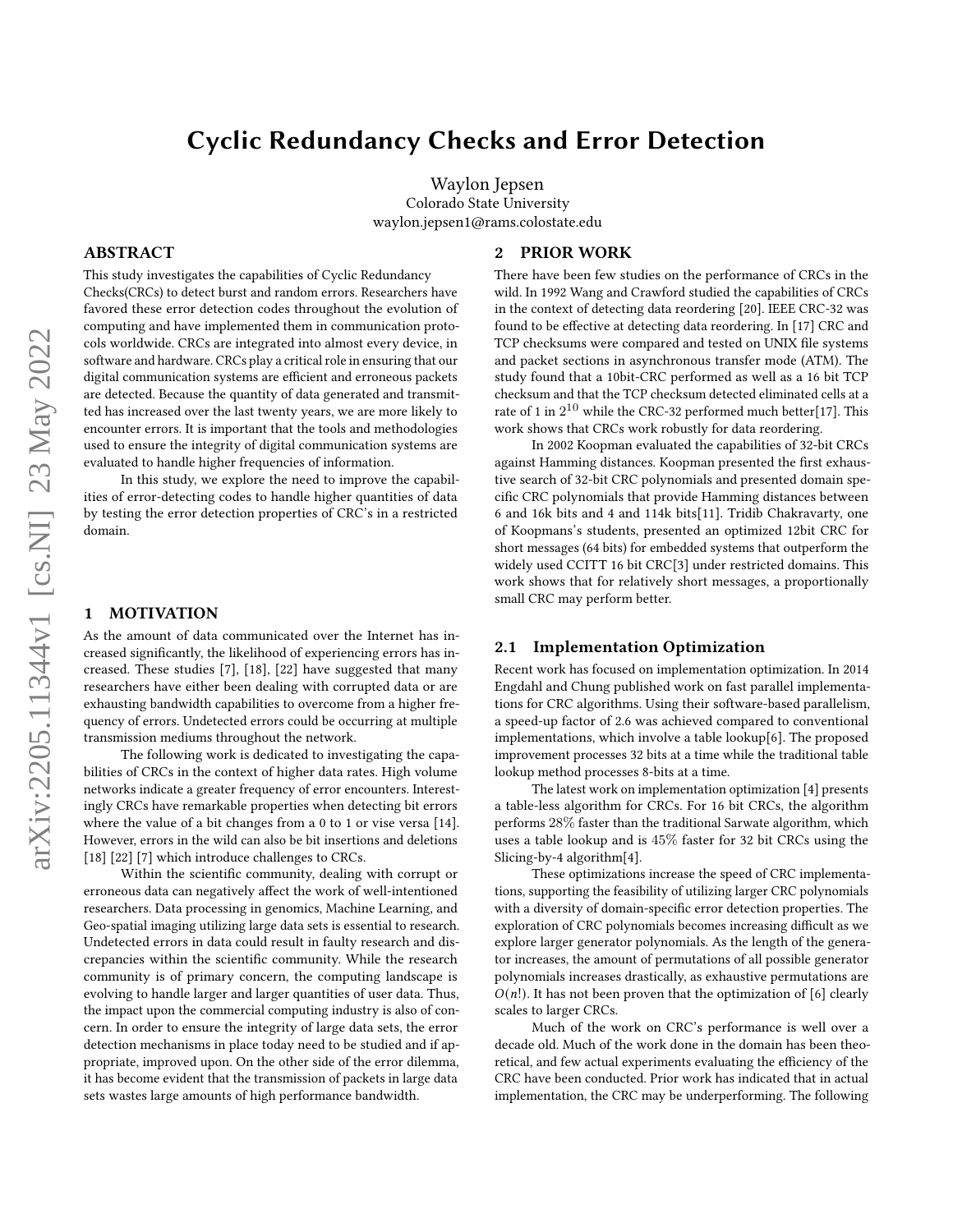will evaluate the performance of 16 bit CRCs against error patterns classified by Partridge and Stone [\[18\]](#page-7-1).

### 3 INTRODUCTION

To detect errors on a transmitted message  $m$  of length  $n$ , a CRC  $r$ consisting of  $p$  parity bits is appended to the message forming a code  $c = [m, r]$  with  $k = n + p$  total bits. The parity bits r are computed such that  $r \equiv n (mod(q))$  where g represents the predetermined binary divisor; this is known as the generator.

The performance of a CRC code depends on its generator. A large body of work in this area is devoted to identifying the qualities of well-performing generators. Let a message  $M$  of length *i* be defined as  $(m_0, m_1, ..., m_i)$ , defining the corresponding message polynomial as  $\sum_{n=0}^{n=i} m_i x^i$ . A generator takes on the same form.

#### 3.1 Finite Field of Order two

The mathematical field of this computational domain is the finite field of order two, containing the two elements {0, 1}. Finite fields are referred to as Galois Fields and denoted as  $GF_n$ where  $n$  is the number of elements in the field.  $GF<sub>2</sub>$  is defined as ∀n $\epsilon\mathbb{N}|n(mod2)$  $\epsilon$ GF<sub>2</sub> where  $\mathbb N$  is the set of natural numbers. In Computer Science, this field is defined with the XOR operations on binary bits. This allows CRC codes to be implemented efficiently in hardware using a shift register with XOR gates.

The state-of-the-art is that well-performing generators are primitive. A primitive polynomial generates the extension of all the elements of an extension field from a given base field, where the base field is  $GF_2$ . Primitive polynomials are irreducible. Additional literature supports the robust mathematical theory regarding the CRC generation process and the classification of generators [\[5\]](#page-7-10). This study evaluates a selection of generator polynomials against erasure, insertion, and replacement errors.

#### 3.2 Examples

To illustrate the functionality of a CRC, we present a short example. Consider the following information bits 110101101. These bits as the binary coefficients of a polynomial in the finite field of order two are  $x^8 + x^7 + x^5 + x^3 + x^2 + 1$ . In order to produce a cyclic redundancy code for this information polynomial, long division is performed with a generator polynomial. For the sake of this example, we will let the generator bits be 10011; thus, the generator polynomial is  $x^4 + x + 1$ . The check appends  $n - 1$  zero bits to the end of the message, where  $n$  is the length of the generator. Long division is performed, giving a remainder bits 0110. The remaining bits are appended to the original message bits so that the generator bits now divide the message bits evenly. The appended bits serve as the checksum which is of length  $p - 1$  where p is the length of the generator polynomial. The resulting message 110101100110 is sent, and the division is performed on the receiving end to check for errors. If the received message does not divide the generator polynomial evenly, the message has an error.

An illustrative example of the theoretical process is given below. The generator is a four-bit generator  $x^3 + x^2 + 1$  corresponding to the bits 1101. The message is 100100. First,  $p - 1$  zero bits are appended to the message. Then long division is performed under the finite field of order two.

| 111101                             |
|------------------------------------|
|                                    |
| 1101   100100 000 <- p-1 zero bits |
| 1101                               |
| $-11$ $111$                        |
| 1000                               |
| 1101                               |
| $-1$ 111                           |
| 1010                               |
| 1101                               |
| -- 111                             |
| 111 0                              |
| $1101$                             |
| $- -11$                            |
| 01 101                             |
| 00 001                             |
| $-1$                               |
| 1 100                              |
| 1 101                              |
|                                    |
| Check sum $\Rightarrow$ 001        |
| append to message => 100100 001    |

The remainder is appended to the original message serving as the checksum. Notice now that the generator divides the message evenly with no remainder. To illustrate how error detection occurs, assume the message arrives erroneously. The erroneous message is now 110011 001. The recipient of the message then performs the long division check with the generator. Since the Recipient's message will not have a zero remainder, the error is detected.

#### 3.3 Remediation

Remediation is achieved depending on the type of media. A Negative Acknowledgement(NACK) packet is traditionally sent back to the sender if the receiver's CRC fails [\[21\]](#page-7-11) [\[19\]](#page-7-12). In some cases re-transmission is carried out. In others, the frame is discarded to allow for continuation of streaming experience. In re-transmission, latency and bandwidth introduce drawbacks that have to be taken into consideration. One such phenomena to consider is the binary exponential back-off algorithm which is used to space out consecutive transmissions of block data to avoid network congestion. Furthermore, the design of the seven layers of the Open Systems Interconnection (OSI) deems that you can't know the remediation protocol at layer  $x$  without knowing the remediation protocol at of layer  $x - 1$ .

#### 3.4 Properties of CRC check-sums

CRC codes have a variety of properties regarding the detection of n-bit error patterns. There are two primary classifications of errors that these properties apply to, the first of which is a burst error. The original proposal of CRCs for error detection defines a burst error in the following way.

Definition 3.1. A burst error of length  $b$  will be defined as any pattern of errors for which the number of symbols between the first and last errors, including these errors, is  $b$  [\[14\]](#page-7-3).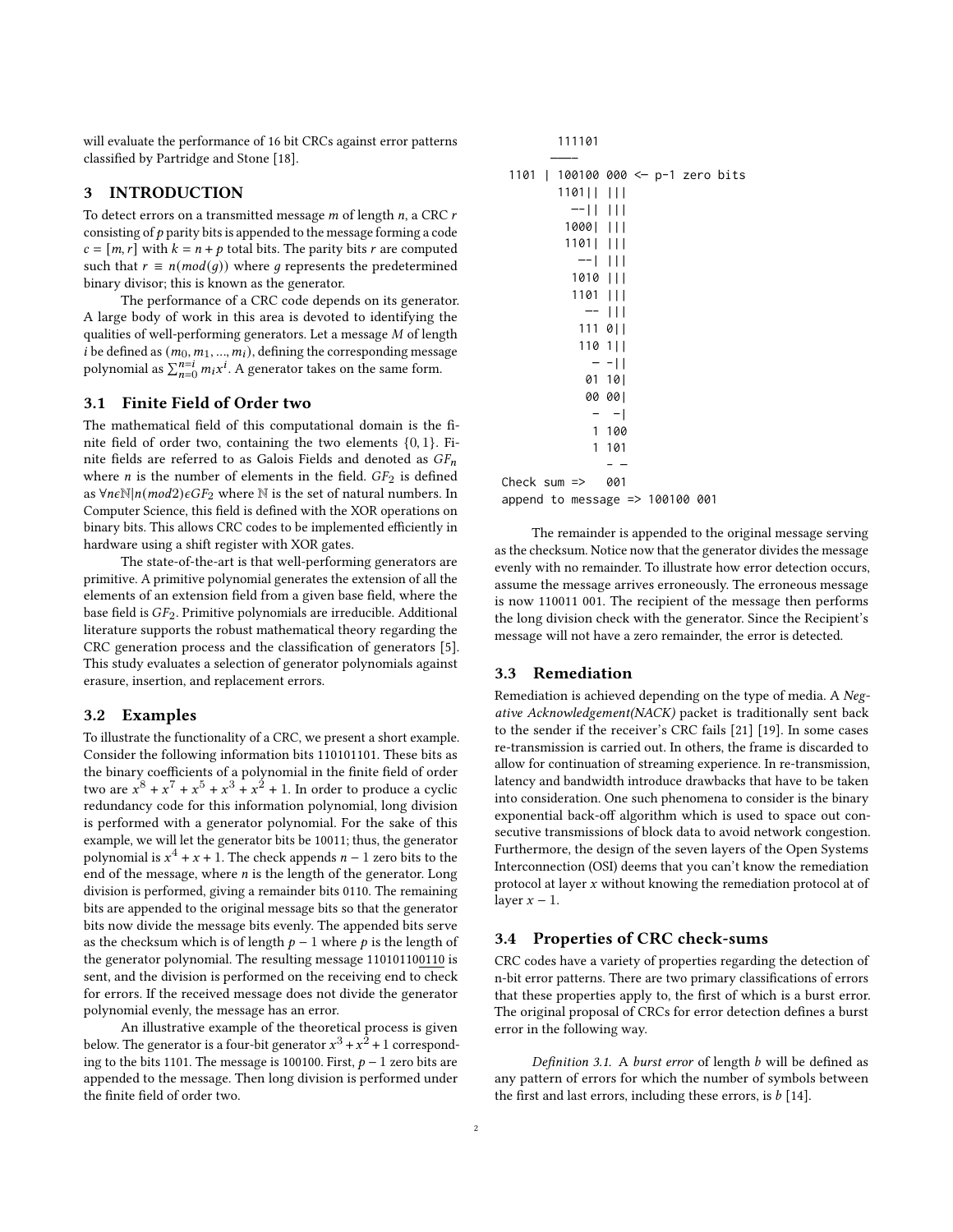For example, a burst error  $E(X) = 00010011000$  has a length of five. Note that the erroneous bits do not have to start and end with 1. They can also start with one and end with zero. If the zero bit before the first one bit were also erroneous, the error would look like  $E(X) = 00010011000$ . The second classification is a random bit error pattern.

Additional error classifications are commonly subsets of Burst and Random errors that support the granularity of errors. It is possible to classify different subsets of burst error patters. Additional classification is impeccably valuable in understanding which errors are native to different data transfer medians.

The burst error detection properties of CRCs are introduced below.

Note that all binary primes other than 2 begin with a 1-bit and end with a 1-bit. The following are true for primitive generators. If the generator has order length  $n$ , it detects all burst errors of up to and including length  $n[14]$  $n[14]$ .

Because a primitive generator polynomial is irreducible, and the checksum is computed with long division, the only errors that will go undetected are multiples of the generator polynomial. For a message of length  $n$  and a CRC of length  $k$ , the number of times that  $k$  divides  $n$  is defined as the rate at which undetected errors are expected. The fraction of bursts errors of length  $b > n - k$  that are undetectable is  $2^{-(n-k)}$  [\[14\]](#page-7-3).

Koopman has shown that polynomials of length  $n$  will detect all ( $n - 1$ ) bit errors [\[12\]](#page-7-13). A generator polynomial with degree  $p$ will detect  $1 - 1/2^p$  of all burst errors of length greater than  $p + 1$ [\[5\]](#page-7-10) [\[14\]](#page-7-3). However these properties have not been shown to apply to bit erasure and insertion errors, which have been shown to occur [\[18\]](#page-7-1).

#### 4 PROPOSED APPROACH

Testing was performed with 26 16-bit pre-selected generator polynomials on 727552 erroneous 65536 bit(8192 byte) packets. The errors were fabricated to replicate the errors found in the prior work[\[7\]](#page-7-0), [\[18\]](#page-7-1), [\[22\]](#page-7-2). The test was conducted on a LINUX file system in a controlled environment. The machine used is a Dell-R740XD-Xeon-5218 with a 32x2.3G CPU and 768Gb of Memory running Linux(CentOS). The length of the message code being tested was  $n = 65552$ , and the length of our code is  $k = 16$ . Based on prior work, the rate at which we can expect to encounter a single undetected burst error is  $1/2^{16}$  or  $0.00001525878$ , which implies that throughout the study, we can expect to encounter 11.1015625 undetected errors. The correct CRCs were calculated on the un-corrupted packets and then compared against the erroneous packets.

#### 4.1 Polynomial Selection

When selecting the twenty-seven generator polynomials, efforts were made to select a diverse array of polynomials. This way, the effectiveness of the polynomials could be compared widely. Four different methods were used to select the twenty-seven generator polynomials.

The first five polynomials were arbitrarily selected from a list of primitive polynomials of length 16 available openly on the web [\[15\]](#page-7-14). These are meant to serve as a control against the other polynomials since the primitive polynomials have performed best in prior work.

In order to select the five consecutive polynomials, primitive polynomials of length 15 were chosen arbitrarily and multiplied by  $x + 1$  under the binary field. The resulting polynomials served as five generator polynomials of length 16.

The selection of the following ten polynomials was made using a piece of software called Orbiter. Orbiter is a robust open-source mathematical computing software that allows for many operations to be carried out in finite fields. Orbiter is primarily authored by Dr. Betten and is used for the classification of algebraic-geometric and combinatorial objects[\[1\]](#page-7-15). Orbiter was used to generate ten irreducible polynomials of length 16 over the field  $GF<sub>2</sub>$ .

In collaboration with Allissa Brown, Anton Betten, and Sajeeb Chowdhury, a program was constructed that exhaustively tests polynomials on two-bit error patterns in information polynomials of a specified length. This program was used to test 64,112 16 bit generator polynomials on information polynomials of 64 bits, and five of the best performing polynomials were randomly selected for this study. This selection method will be referred to as AASW for convenience.

In addition, to the previous polynomials, two widely used generator polynomials were selected. The CCITT polynomial used in X.25, V.41, HDLC FCS, XMODEM, Bluetooth, PACTOR, SD, and DigRF was selected for testing. Additionally, IBM's CRC-16 used in Bisync, Modbus, USB, ANSI X3.28, and SIA DC-07 was also selected for testing.

The generator polynomials detailed above were compiled, and the additional information fields concerning the initialization vectors were generated in the table below. This information includes the Polynomials, the binary representation, and the Hexadecimal representation. It is worth noting that one of the 15-bit primitives multiplied by  $x+1$  produced the same polynomial as CRC-16 by IBM. This means this polynomial is not primitive. These polynomials were tested using software developed by Dr. Partridge.

### 5 RESULTS

After performing the tests on the selected generator polynomials, the frequency of uncaught errors was compiled to generate the following table. Data analysis can clarify key points.

Plotting the quantity of uncaught errors for each selected polynomial allows us visually digestible information regarding the best and worse performing polynomials. These results suggest that while CRCs are good at detecting burst and bit errors, when erasure and insertion errors occur the error detecting properties of CRCs are reduced. This is intuitively justifiable because the generator polynomial is no longer dividing a bit message string of the expected length.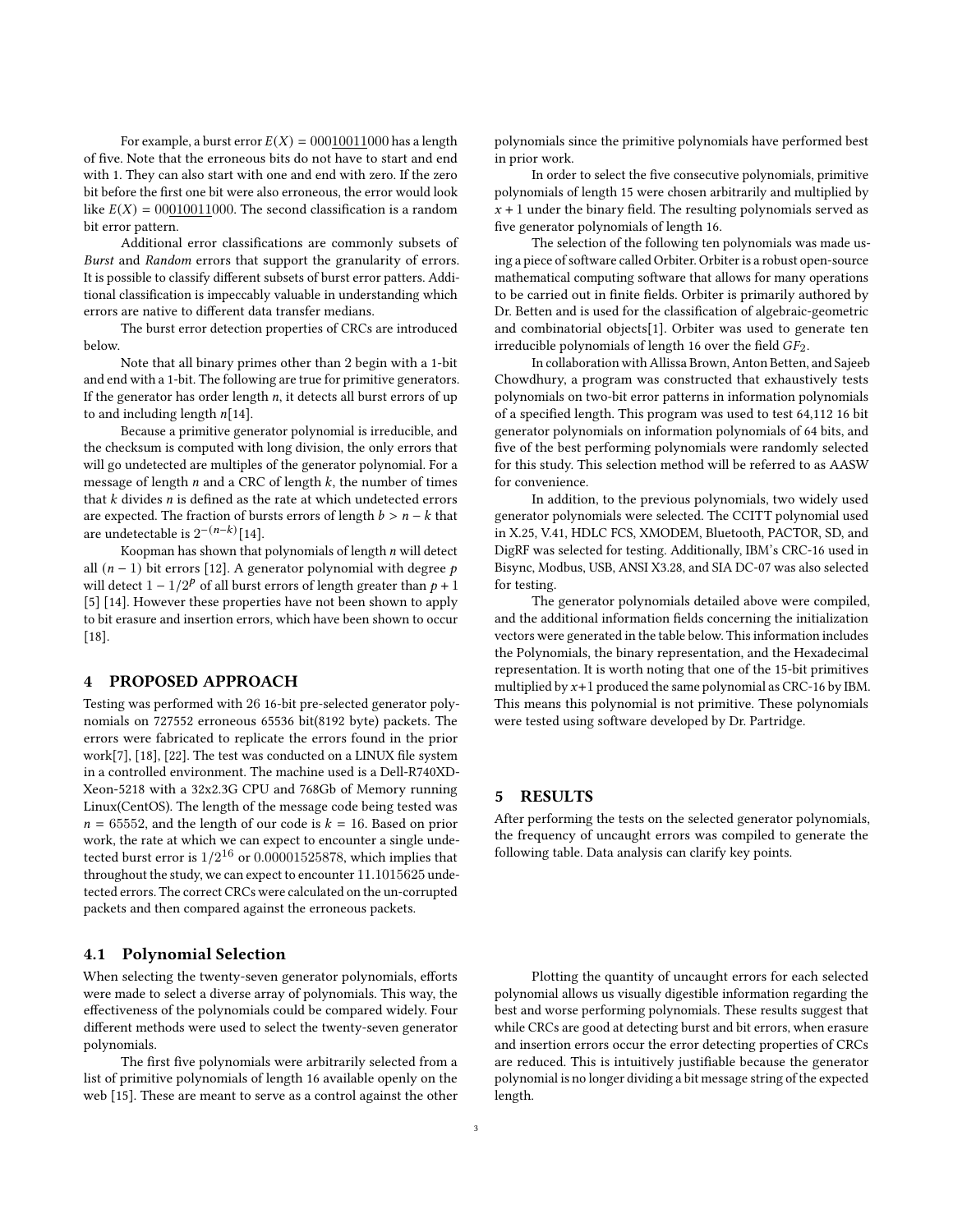| Hex        | <b>Uncaught Errors</b> |
|------------|------------------------|
| 0x103DD    | 10                     |
| 0x1100B    | 7                      |
| 0x11085    | 14                     |
| 0x136C3    | $\overline{4}$         |
| 0x138CB    | 12                     |
| 0x18005    | 28                     |
| 0x18033    | 9                      |
| 0x18183    | 16                     |
| 0x18151    | 15                     |
| 0x18C65    | 13                     |
| 0x1322F    | 9                      |
| 0x1A38D    | 15                     |
| 0x1B7A9    | 11                     |
| 0x14AA7    | 16                     |
| 0x1ACD7    | 11                     |
| 0x18EB1    | 9                      |
| 0x155CF    | 10                     |
| 0x1B7A5    | 6                      |
| 0x170D9    | 9                      |
| 0x1D5E3    | 9                      |
| 0x11021    | 13                     |
| 0x18005    | 28                     |
| $0x15$ FFF | 5                      |
| $0x1$ DFFF | 12                     |
| $0x13$ FFF | 10                     |
| 0x1BFFF    | 8                      |
| $0x17$ FFF | 8                      |



The study's average number of undetected errors is 11.115385, which is quite close to our anticipated 11.1015625. This yields an error of roughly 1.38%. (Computed without counting CRC-16 twice). These results validate the capabilities of CRCs of length  $n$  missing  $1/2^n$  of all errors.

#### 5.1 Best Performing

As we can see, the two best performing polynomials are  $x^{16}$  +  $x^{13}$  +  $x^{12} + x^{10} + x^9 + x^7 + x^6 + x^1 + 1$  and  $x^{16} + x^{14} + x^{12} + x^{11} + x^{10} + x^{10}$  $x^9 + x^8 + x^7 + x^6 + x^5 + x^4 + x^3 + x^2 + x + 1$  Corresponding to 0x136C3 and 0x15FFF. 0x136C3 was an arbitrarily selected primitive polynomial of length 16, so it is expected that this polynomial would perform well. 0x15FFF was selected using the software designed in collaboration with Allissa Brown, Anton Betten, and Sajeeb Chowdhury. It was not hypothesized that these polynomials would perform well.

### 5.2 Worst Performing

Conversely, the worst-performing polynomials by this metric were  $x^{16} + x^{15} + x^2 + 1$  corresponding to 0x18005 and  $x^{16} + x^{14} + x^{11} + x^{16} + x^{17} + x^{18} + x^{19} + x^{19} + x^{10} + x^{11} + x^{11} + x^{10} + x^{11} + x^{10} + x^{11} + x^{10} + x^{11} + x^{10} + x^{11} + x^{11} + x^{10} + x^{11} + x^{10} + x^{11} + x^{10} + x^{11} + x^{10} + x^{11} + x^{$  $x^9 + x^7 + x^5 + x^2 + x + 1$  corresponding to 0x14AA7. 0x18005 is CRC-16, the widely used CRC by IBM. It is concerning that the CRC-16 polynomial performed poorly, as it is widely implemented and heavily used. 0x14AA7 is one of the irreducible polynomials constructed with Orbiter.

### 5.3 Generator Selection

An evaluation of four of the primary selection methods was conducted based on the results of the experiment. Seen below is a bar plot of the Methodology against the average number of uncaught errors of the polynomials selected with the corresponding methodology. The worst performing selection method was the selection of primitive polynomials of size 15 multiplied by  $x + 1$  over  $GF_2$ . These results are anticipated as the resulting polynomials would not be irreducible. The best performing selection criteria was AASW described below as "From Program". This was not expected as the AASW testing program does not require the best performing polynomials to be primitive. AASW performed an exhaustive search on polynomials of length 16 and all two bit error patterns in a message polynomial of length 64. You can find the list of generator polynomials used in Table [1](#page-6-0) of Appendix.



#### 5.4 Hamming Distances

Comparing these results to Koopman's [\[12\]](#page-7-13) we can take a look at the hamming distances of the undetected errors. Koopman has constructed a table available to the public at [\[12\]](#page-7-13) showing the best performing CRCs for specific Hamming distances under the assumption of a low constant random burst error. Koopman's work starts with  $HD = 2$  and ranges up to  $HD = 19$  Below is a Box and whisker plot of the hamming distances of the packets that produced undetected errors in the experiment.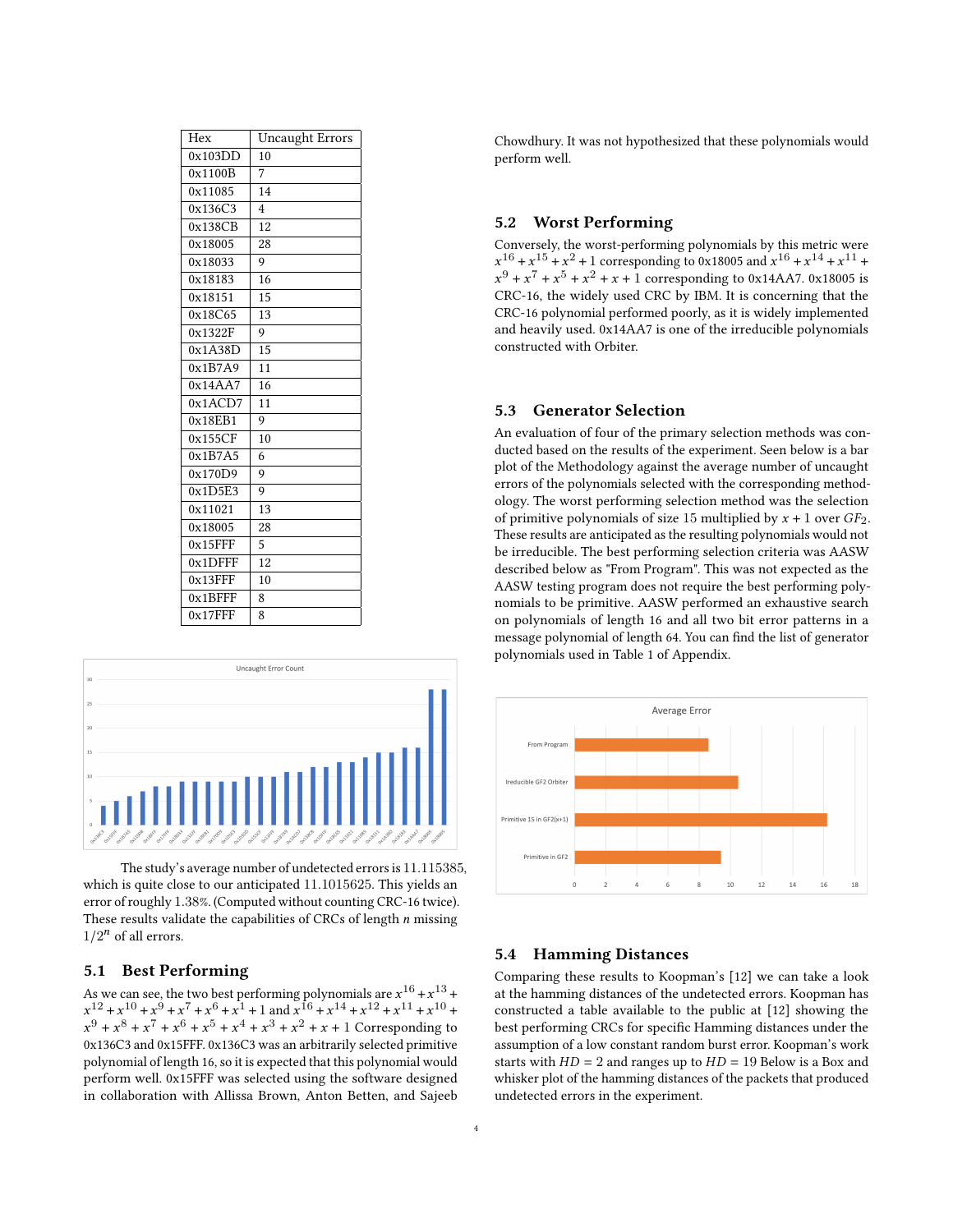

Here we can see that the smallest undetected error had a hamming distance of  $HD = 188$ , which is well above the scope of Koopman's table. The largest undetected error had a hamming distance of  $HD = 33293$  while the majority of the undetected errors had hamming distances ranging between  $HD = 8329.5$  and  $HD = 23133$ . Since these errors were based of errors found in the in [\[7\]](#page-7-0), [\[18\]](#page-7-1), [\[22\]](#page-7-2), this supports the claim that erroneous packets in the wild may be more likely to contain larger hamming distances.

#### 5.5 Block-156

Since all of the selected polynomials were tested in the same way, it would be curious if there were any indication of particularly elusive errors. The experiment results have been abstracted for clarity, making it challenging to know all the exact error patterns. However, it was trivial to log the block number of all uncaught errors. Block-156 contained missed errors for five out of the 27 tested generator polynomials. This is more than any of the other blocks, often by a factor of 2. The block has a hamming distance of 7688 and a total of 1931 differing bytes. The Hamming distance of this block is below the first quartile of the hamming distance distribution.

### 6 CONCLUSION

The CRCs performed as expected in a local LINUX file system. Following the theory of error detection, irreducible polynomials of greater length would increase error detection. Additional data transfer mediums are subject to investigation. Network hardware, such as modems, bridges, and switches, could be culprits worth investigating. Future studies need to be conducted measuring errors over different data mediums to discover indications of justification for uncaught errors.

The average rate of undetected errors for polynomials selected with the AASW program was lower than any other test selection method. Interestingly, the polynomials selected by AASW need not be primitive nor irreducible. Mathematical proofs have been constructed on the error detection benefits of irreducible generators [\[14\]](#page-7-3)[\[5\]](#page-7-10). Thus there is an indication that a well-performing generator polynomial may not need to be primitive. Further studies need to be done to verify this claim.

### 7 FUTURE WORK

Much is to be done in this field of research. Rigorous evaluations of both statistical computation and mathematical theory are needed to improve our digital communication systems. This study examined a small domain of problems in the greater space of error detection. Replication needs to be carried out accordingly.

### 7.1 AASW Optimization

Because the AASW program performed the best regarding generator selection, it may be a fruitful endeavor to investigate some optimizations for the program. Since the program runs an exhaustive search, it can take a long time to finish tasks. When the program was run for this experiment with the parameters specified above, the program took an estimated twenty four hours to complete. The program is already optimized to run on GPUs with CUDA, thanks to Sajeeb Chowdhury. However, if strictly being used for test selection, perhaps the program can be optimized further to discontinue the search when a generator fails to catch errors.

### 7.2 Tuning the Parameters

This study has been carried out exclusively with generator polynomials of length 16 against fixed packet sizes. Since the rate depends on the packet size, it is imperative to utilize messages of length resembling standard packet sizes utilized in digital communication systems. With the packet size held at a realistic constant, replicating the study with generator polynomials of the same length and length 32 would be worth investigating. Perhaps it may even be worthwhile to explore the performance of generators of length 64. However, for those aspiring to do so, be prepared to encounter computational restrictions, limiting abilities to do exhaustive searches.

#### 7.3 Error Classification

One area of research worthy of further exploration regards the problems of the study of error classification. Traditionally, the research community has classified two types of errors, burst errors and random errors. While these error classifications are undoubtedly helpful and serve to lay the groundwork for mathematical proofs and theorems regarding error detection properties, there is still a problem to be addressed. In order to design efficient error detection systems, higher granularity is needed. Previous work [\[18\]](#page-7-1) investigated a variety of error sources and identified 100 error patterns from 500,000 erroneous packets. Partridge and Stone were able to classify about half of the recognized error patterns while the other half remains difficult to classify[\[18\]](#page-7-1). To capture the granular nature of errors in the wild as done in [\[18\]](#page-7-1), gives a starting point domain optimized error detection of increased capabilities. For example, it is hypothesized that the errors relevant in hardware communication systems (USB) may have different properties than errors over TCP/IP. Dr. Partridge has done work evaluating the erroneous packets natural to the TCP/IP/UDP domain, which was utilized in the design of this experiment, but to replicate the same experiment with errors modeled off of hardware transmission could yield different results.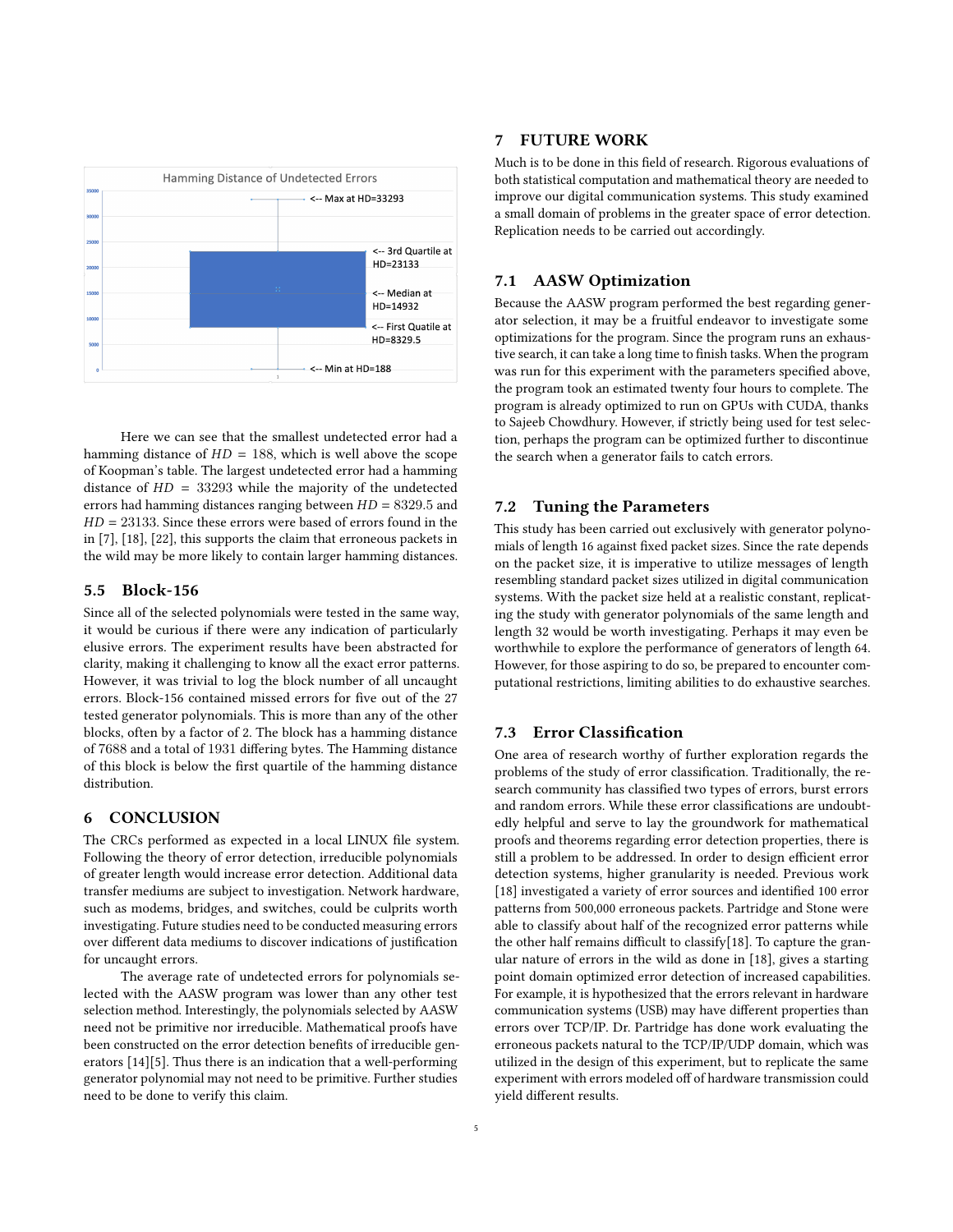### 7.4 Burst Error Classification Inconsistencies

Some definitions of burst errors like the one found in [\[5\]](#page-7-10) have been defined carelessly and maintain inconsistencies with other burst error definitions like those found in [\[14\]](#page-7-3) the original paper proposing CRCs for error detection. In [\[5\]](#page-7-10) a burst error is defined in the following manner. Burst of length t is a vector whose nonzero entries are among t consecutive components, the first and the last of which are nonzero. If Where as in [\[14\]](#page-7-3) A burst-error of length b will be defined as any pattern of errors for which the number of symbols between the first and last errors, including these errors, is b. It is recommended that future work stays consistent with [\[14\]](#page-7-3) because it allows for a more accurate representation of what burst errors look like in the wild. In the wild it is not always ensured that the first bit of the burst error will be non-zero.

### 7.5 BCH Codes

In the presented study, we studied a cyclic checksum which has been standardized. Cyclic codes are a domain in which many more refined codes exist. In coding theory, a Cyclic code is defined as a code in which circular shifts of each codeword result in another code word belonging to that code. A relevant candidate of study is a class of cyclic codes known as BCH codes. BCH codes are constructed using polynomials of a Galois field. A Galois field contains a finite number of elements, for example, the finite field of order two. BCH codes have been utilized in quantum-resistant cryptography[\[2\]](#page-7-16), satellite communications[\[9\]](#page-7-17), and two dimensional bar codes[\[10\]](#page-7-18). They have similar advantages to the CRC as they can be easily decoded and implemented in low energy hardware at high speeds. There is worthwhile research to be done in testing BCH codes for error detection on specific error classifications. The hypothesis is that BCH codes may outperform the traditional Cyclic Redundancy Check Sums at detecting a specific classification of errors. This area of exploration has many additional parameters to be explored and optimized regarding the specific nature of BCH codes.

### 7.6 Error Correcting Codes

Error detection is the primary area of study, serving as prerequisite knowledge in designing optimized error correction codes. To anticipate the design of an error correction system without a comprehensive understanding of error detection is a futile endeavor. As the field of error detection evolves, new opportunities arise in developing domain-specific error correction systems. A well-known error correction code is Richard Hamming's Hamming Codes.

### 7.7 Hamming Codes

A Hamming Code is a class of linear binary codes. Hamming codes are often utilized when error rates are low. They perform well in memory. The length of a binary Hamming codeword is given by  $n =$  $2<sup>r</sup> - 1$  where r is the number of parity bits. The number of message bits is given by  $k = n-r$  [\[13\]](#page-7-19). The Hamming codes are implemented in block codes representing bits as a matrix and utilizing parity bits to ensure an even or odd parity in the corresponding rows and columns of the message matrix. A Hamming distance between any two codewords of the same length is commonly defined as the number of indices that differ between the code words[\[8\]](#page-7-20). This is the metric within which Koopman's study evaluated CRCs [\[11\]](#page-7-6) [\[3\]](#page-7-7).

#### 7.8 Example

For example, the message 10011010 would be encoded as 011100101010 where the underlined bits are the parity bits. The position of the parity bit indicates the group of bits it represents. If the parity bit is in position one, it accounts for every other bit in the message. The parity bits assume positions 1, 2, 4, 8.... etc. If the parity bit is 1, then the addition of bits in its group is odd, and 0 if even. The first parity bit is 0 (even). Accounting for every other bit is the code word  $P_1$ 10111 which has an even parity and thus  $P_1 = 0$ . The second parity bit accounts for 2 bits at a time (check two, skip two, etc), so its group is  $P_2$ 10101, which has an odd parity and thus  $P_2 = 0$ . The third parity  $P_4$  in position 4 counts for all consecutive alternating four bits so it's group is  $P_4$ 0010 and thus  $P_4 = 1$ . The same methodology applies to the parity bit  $P_8$ , and if we have a longer message  $P_16$  and so forth.

### 7.9 Limitations

The rate at which Hamming codes can detect errors is given by  $R =$  $k/n$ , which is equivalent to  $(n - r)/(2^{r} - 1)$  which is the highest possible for codes with a hamming distance of three. Extended Hamming codes exist, allowing for error detection for 2-bit errors in code words of Hamming distance four and error correction of 1-bit errors. Extended Hamming codes are commonly called Single Error Correcting and Double Error Detecting, often abbreviated as SECDED. Because of their limitations in only detecting minor errors, they are not often utilized in digital communication systems in which significant errors occur. However, they introduce a valuable metric and starting point to build upon.

### ACKNOWLEDGMENT

I want to acknowledge Dr. Craig Partridge for encouraging this intellectual inquisition and for his careful advising. Additionally, I would like to thank Dr. Anton Betten for his mathematical expertise, and contagious curiosity. I have great appreciation to my peers Alissa Brown, Sajeeb Chowdhury, and Susmit Shannigrahi, who worked together to design one of the elected programs utilized to select generator polynomials for this experiment.

## Appendices

#### A CODE

Providing all the necessary materials to reproduce this experiment, the code the experiment is open source and can be found at [\[16\]](#page-7-21).

#### B POLYNOMIALS

Here we provide the list of generator polynomials with their corresponding binary and hex form below.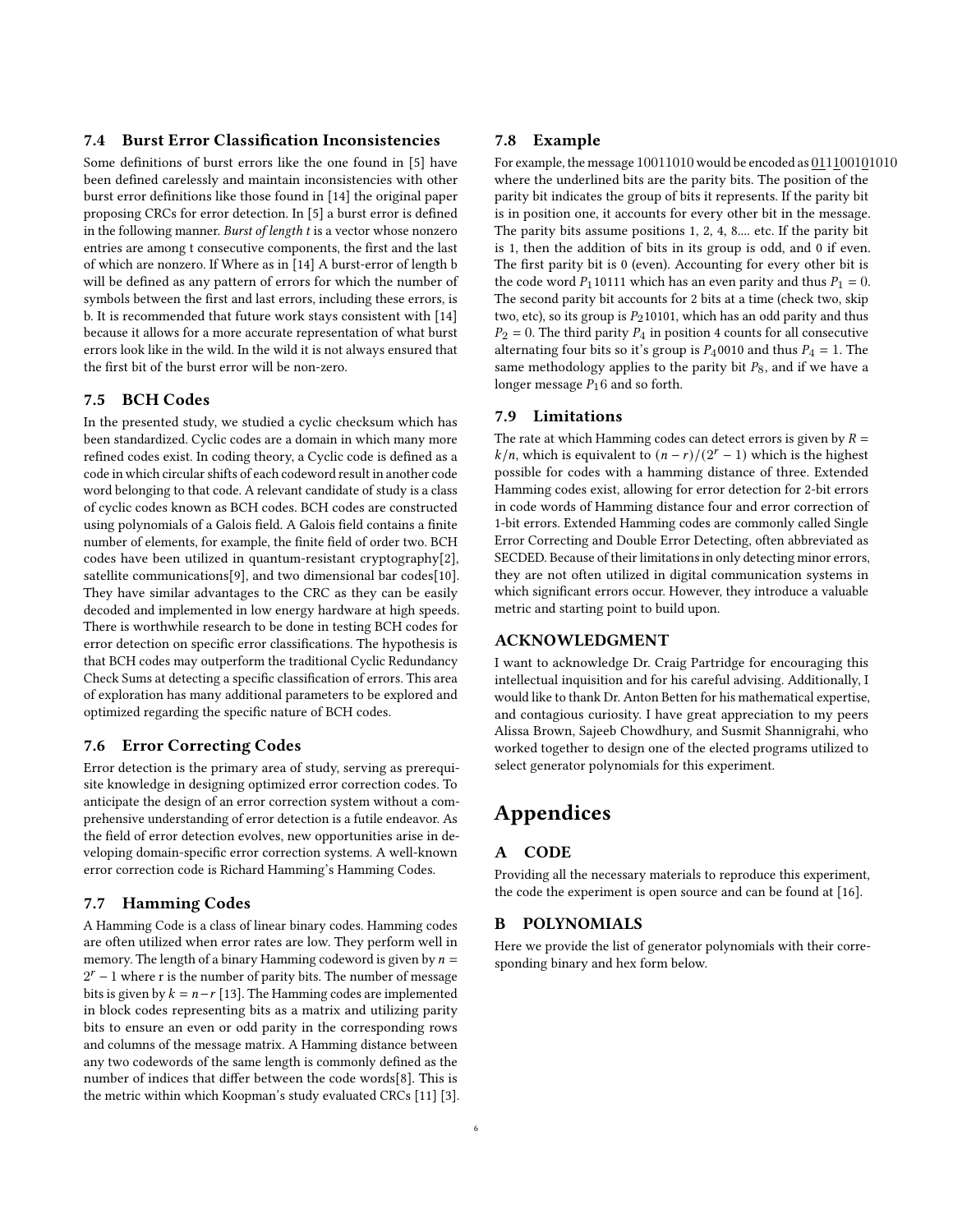<span id="page-6-0"></span>

| Polynomial                                                                                                    | Binary             | Hex        |
|---------------------------------------------------------------------------------------------------------------|--------------------|------------|
| $x^{16} + x^9 + x^8 + x^7 + x^6 + x^4 + x^3 + x^2 + 1$                                                        | 10000001111011101  | 0x103DD    |
| $x^{16} + x^{12} + x^3 + x^1 + 1$                                                                             | 10001000000001011  | 0x1100B    |
| $x^{16} + x^{12} + x^7 + x^2 + 1$                                                                             | 10001000010000101  | 0x11085    |
| $x^{16} + x^{13} + x^{12} + x^{10} + x^9 + x^7 + x^6 + x^1 + 1$                                               | 10011011011000011  | 0x136C3    |
| $x^{16} + x^{13} + x^{12} + x^{11} + x^7 + x^6 + x^3 + x^1 + 1$                                               | 10011100011001011  | 0x138CB    |
| $x^{16} + x^{15} + x^2 + 1$                                                                                   | 11000000000000101  | 0x18005    |
| $x^{16} + x^{15} + x^5 + x^4 + x^1 + 1$                                                                       | 11000000000110011  | 0x18033    |
| $x^{16} + x^{15} + x^8 + x^7 + x^1 + 1$                                                                       | 11000000110000011  | 0x18183    |
| $x^{16} + x^{15} + x^8 + x^6 + x^4 + 1$                                                                       | 11000000101010001  | 0x18151    |
| $x^{16} + x^{13} + x^{12} + x^9 + x^5 + x^3 + x^2 + x + 1$                                                    | 10011001000101111  | 0x1322F    |
| $x^{16} + x^{15} + x^13 + x^9 + x^8 + x^7 + x^3 + x^2 + 1$                                                    | 11010001110001101  | 0x1A38D    |
| $x^{16} + x^{15} + x^{13} + x^{12} + x^{10} + x^9 + x^8 + x^7 + x^5 + x^3 + 1$                                | 11011011110101001  | 0x1B7A9    |
| $x^{16} + x^{14} + x^{11} + x^9 + x^7 + x^5 + x^2 + x + 1$                                                    | 10100101010100111  | 0x14AA7    |
| $x^{16} + x^{15} + x^{13} + x^{11} + x^{10} + x^7 + x^6 + x^4 + x^2 + x + 1$                                  | 11010110011010111  | 0x1ACD7    |
| $x^{16} + x^{15} + x^{11} + x^{10} + x^9 + x^7 + x^5 + x^4 + 1$                                               | 11000111010110001  | 0x18EB1    |
| $x^{16} + x^{14} + x^{12} + x^{10} + x^8 + x^7 + x^6 + x^3 + x^2 + x + 1$                                     | 10101010111001111  | 0x155CF    |
| $x^{16} + x^{15} + x^{13} + x^{12} + x^{10} + x^9 + x^8 + x^7 + x^5 + x^2 + 1$                                | 11011011110100101  | 0x1B7A5    |
| $x^{16} + x^{14} + x^{13} + x^{12} + x^7 + x^6 + x^4 + x^3 + 1$                                               | 10111000011011001  | 0x170D9    |
| $x^{16} + x^{15} + x^{14} + x^{12} + x^{10} + x^8 + x^7 + x^6 + x^5 + x + 1$                                  | 11101010111100011  | 0x1D5E3    |
| $x^{16} + x^{12} + x^5 + 1$                                                                                   | 10001000000100001  | 0x11021    |
| $x^{16} + x^{15} + x^2 + 1$                                                                                   | 11000000000000101  | 0x18005    |
| $x^{16} + x^{14} + x^{12} + x^{11} + x^{10} + x^9 + x^8 + x^7 + x^6 + x^5 + x^4 + x^3 + x^2 + x + 1$          | 10101111111111111  | $0x15$ FFF |
| $x^{16} + x^{15} + x^{14} + x^{12} + x^{11} + x^{10} + x^9 + x^8 + x^7 + x^6 + x^5 + x^4 + x^3 + x^2 + x + 1$ | 111011111111111111 | $0x1$ DFFF |
| $x^16 + x^13 + x^12 + x^11 + x^10 + x^9 + x^8 + x^7 + x^6 + x^5 + x^4 + x^3 + x^2 + x + 1$                    | 10011111111111111  | $0x13$ FFF |
| $x^{16} + x^{15} + x^{13} + x^{12} + x^{11} + x^{10} + x^9 + x^8 + x^7 + x^6 + x^5 + x^4 + x^3 + x^2 + x + 1$ | 11011111111111111  | 0x1BFFF    |
| $x^{16} + x^{14} + x^{13} + x^{12} + x^{11} + x^{10} + x^9 + x^8 + x^7 + x^6 + x^5 + x^4 + x^3 + x^2 + x + 1$ | 10111111111111111  | $0x17$ FFF |

Table 1: 27 Generator CRCs